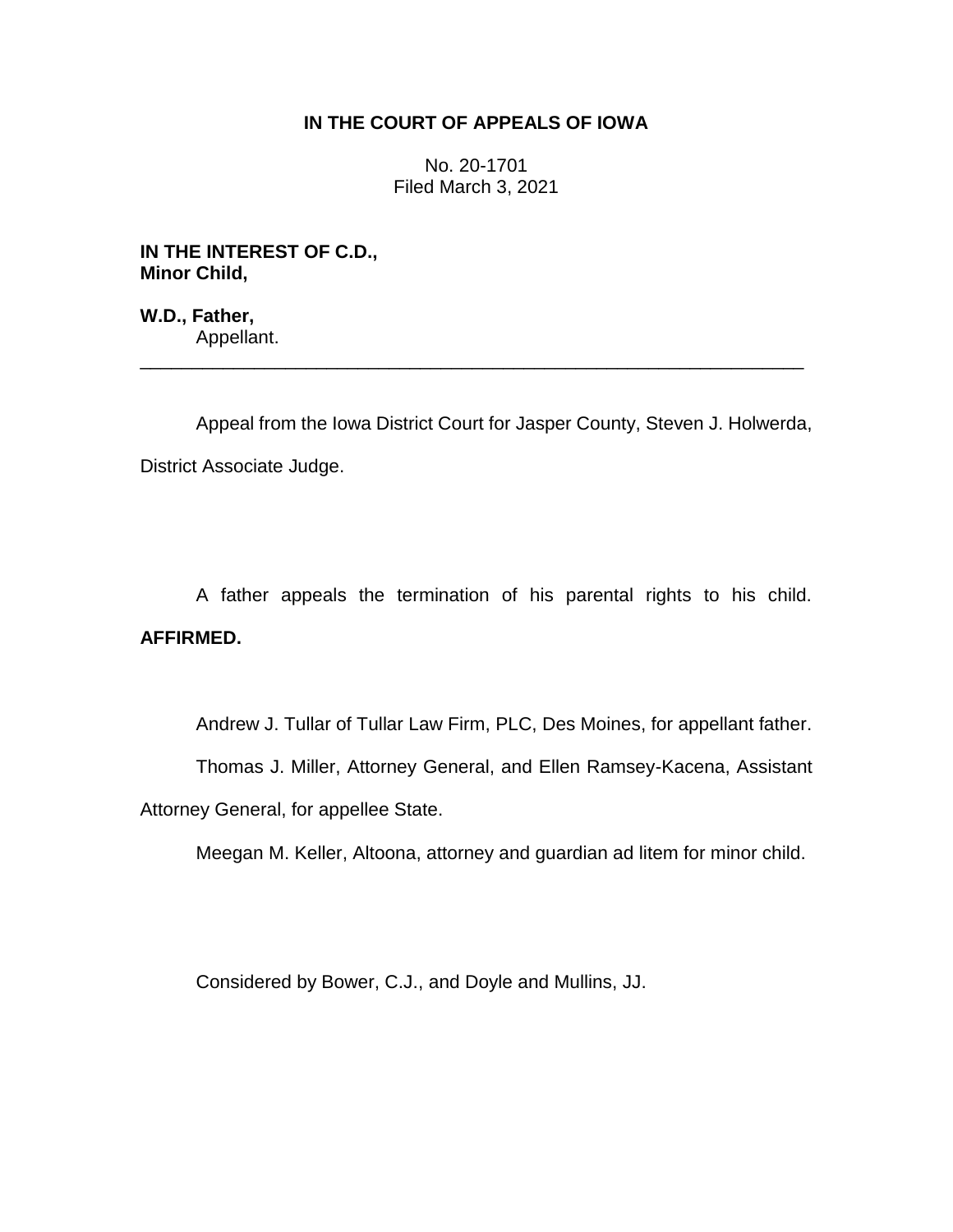**MULLINS, Judge.**

The child and parents came to the attention of the Iowa Department of Human Services (DHS) at the time of the child's birth in August 2018, when the child tested positive for THC. The mother admitted to using marijuana during the pregnancy. The family participated in voluntary services. A service provider conducted an unannounced drop-in at the family home in October, upon which the mother disappeared into the residence and would not allow the provider inside. Law enforcement officials were contacted and, upon entry into the home, an odor of marijuana was detected. The mother also reported the father subjected her to domestic violence. In response, the State filed a child-in-need-of-assistance petition. The child remained in the parents' care, and the parents agreed to random drug testing. The court adjudicated the child to be in need of assistance pursuant to the stipulation of the parties. Shortly thereafter, the mother reported ongoing domestic violence in the home. DHS relocated the mother and child. After the mother returned to the family home with the child a few days later, the State sought and obtained an order for temporary removal of the child from parental care.

The parents agreed to safety services involving the parents not residing together or being in one another's presence outside approved contact. Pursuant to those conditions and others, the court, in December, returned the child to the mother's care, subject to DHS supervision. Then, in early January 2019, the State again sought and obtained an order for removal based on the parents residing together with the child, ongoing tension between the parents, and subpar living

2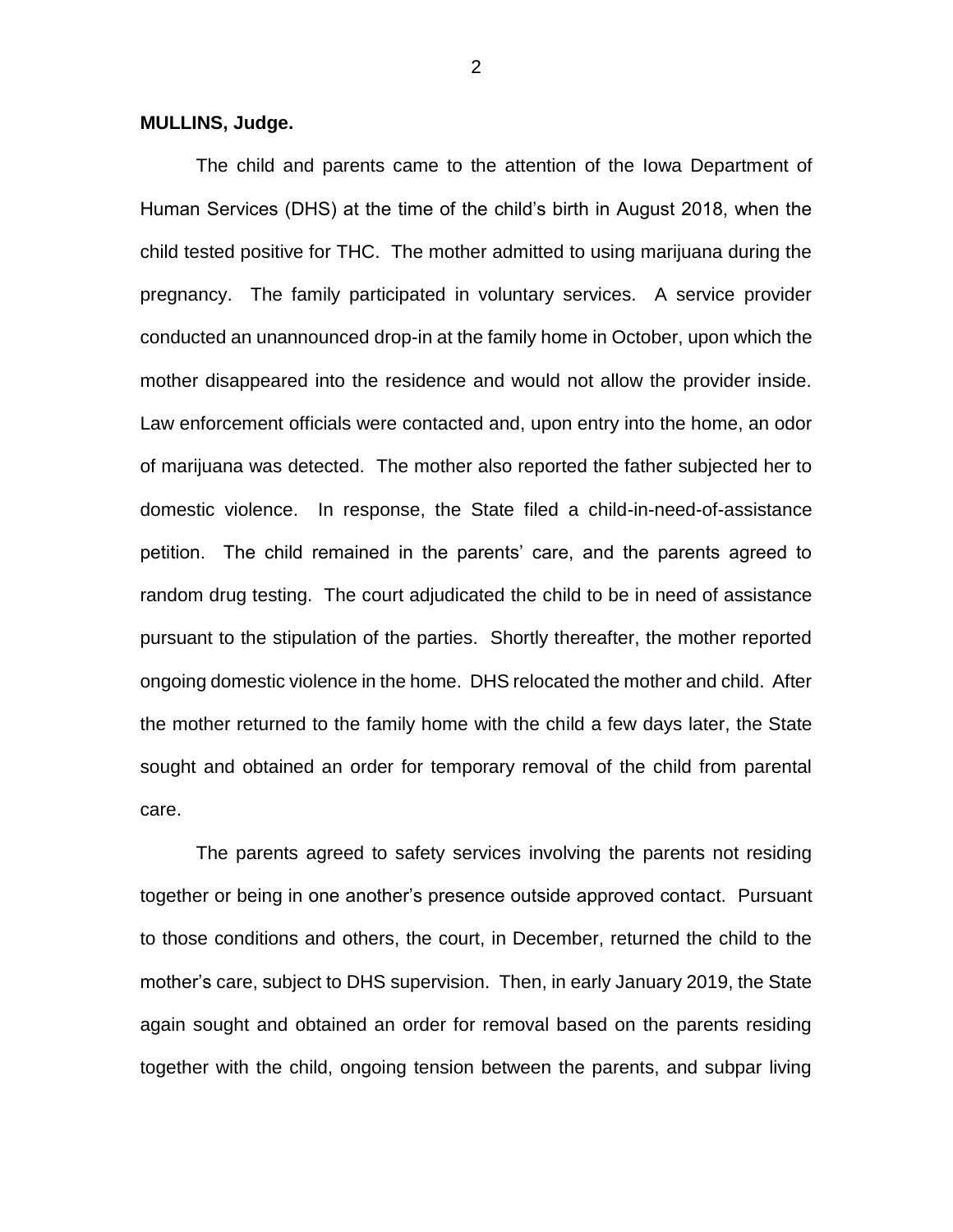conditions in the family home. The parents stipulated to continued removal at a formal removal hearing.

In early February, the father was arrested for false imprisonment of the mother and assault on a police officer, to both of which he subsequently pled guilty. He was arrested again in June; this time on charges of first-degree harassment and eluding relative to an incident also involving the mother, despite the existence of a no-contact order between the parents. This occasion involved a "rolling domestic," with the father hitting the mother while the two were traveling in a vehicle. The father pled guilty to both charges. In August, the father stipulated to violating his probation resulting from a prior conviction of possession of marijuana with intent to deliver. His probation was revoked and an indeterminate term of imprisonment not to exceed five years was imposed. In his testimony at the termination hearing, the father reported he was using methamphetamine on a daily basis prior to his incarceration.

The State filed a termination petition in September 2019. Following a combined permanency and termination hearing in December, the court denied the petition and granted the parents an additional six months to work toward reunification. The father remained incarcerated until late September 2020. While in prison, the father was generally consistent with his visits he was allowed with the child and participated in programming that was available to him. The mother reported she began staying with the father following his release from prison, she is pregnant with a second child, the unborn child is the father's, and the father continues to subject her to domestic violence.

3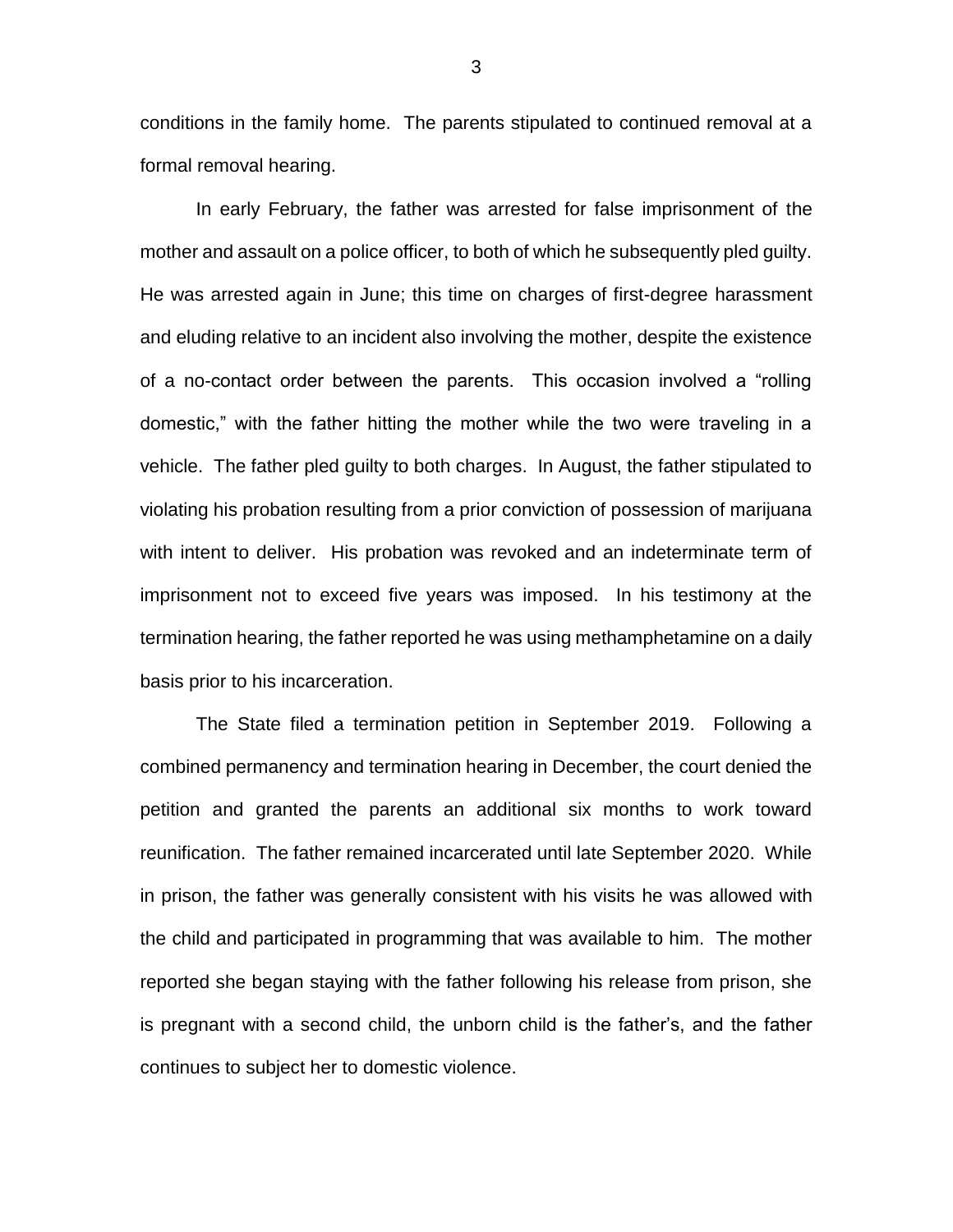The child at issue has been in the same foster care placement since July 2019. He is thriving in this placement, and the foster parents are willing and able to adopt upon termination.

The State filed its second termination petition in October 2020. Following a trial, the juvenile court terminated the father's parental rights pursuant to Iowa Code section  $232.116(1)$ (h) (2020).<sup>1</sup> The court highlighted "the father's history, his lack of progress to date, his only recent release from prison, and the fact that he 'has a lot of work to do' before the child could be returned to his care," and concluded "the child cannot be returned to the custody of the father at the present time or in the immediate future." The court determined termination followed by adoption by the foster parents to be in the child's best interests. The court denied the father's request for an additional six months to work toward reunification and declined to apply a permissive exception to termination.

The father appeals. He challenges the sufficiency of the evidence supporting the ground for termination cited by the juvenile court and argues termination is contrary to the child's best interests.<sup>2</sup>

Our review is de novo. *In re L.T.*, 924 N.W.2d 521, 526 (Iowa 2019). Our primary consideration is the best interests of the child, *In re J.E.*, 723 N.W.2d 793, 798 (Iowa 2006), the defining elements of which are the child's safety and need for a permanent home. *In re H.S.*, 805 N.W.2d 737, 748 (Iowa 2011).

 $\overline{a}$ 

<sup>&</sup>lt;sup>1</sup> The child's mother consented to termination of her parental rights. She does not appeal.

 $2$  On appeal, the father does not specifically request the application of a statutory exception to termination or additional time to work toward reunification, so we do not consider those issues. *See In re P.L.*, 778 N.W.2d 33, 40 (Iowa 2010).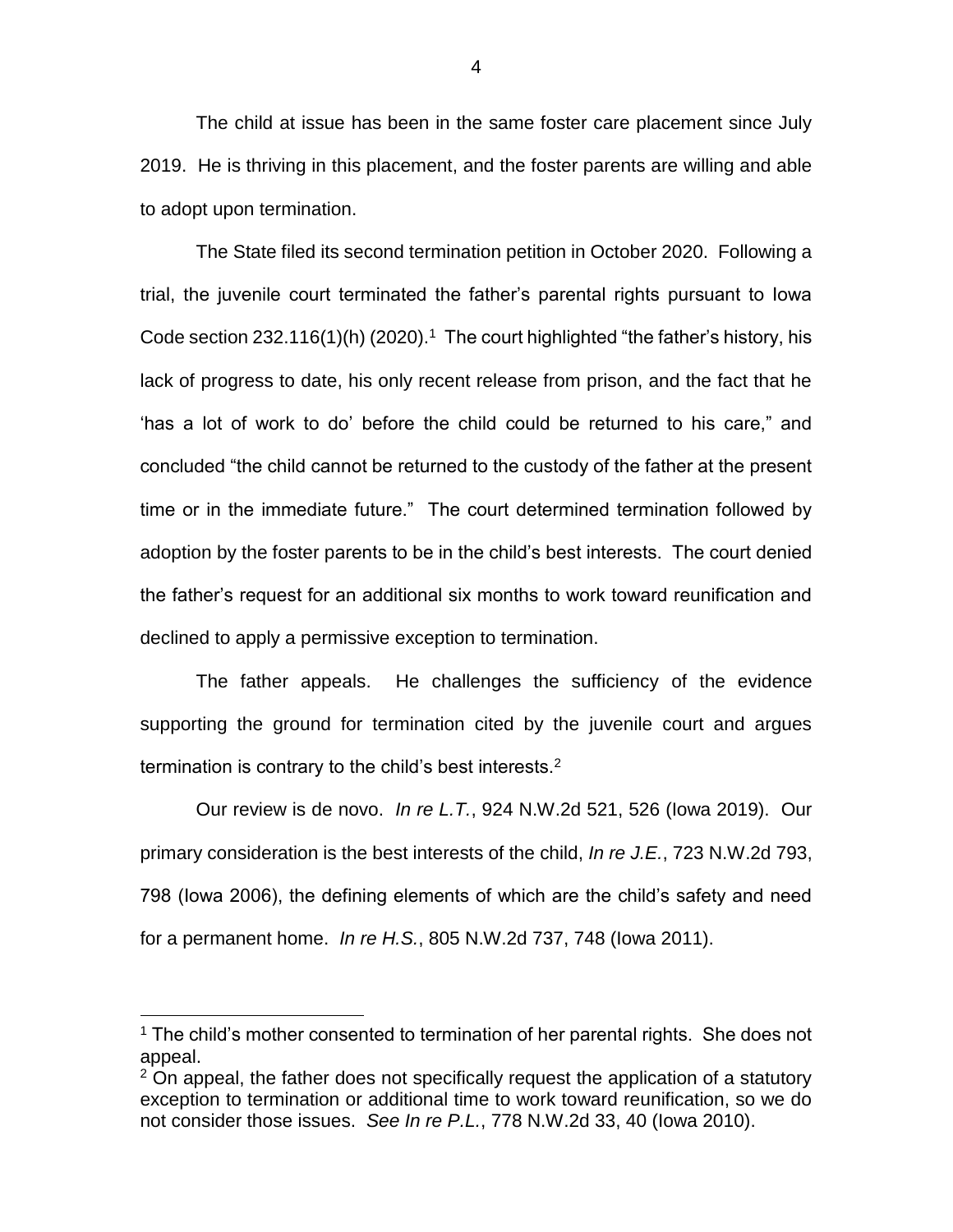First, the father challenges the sufficiency of the evidence supporting termination under section 232.116(1)(h). The father only appears to challenge the final element of that provision—that the child could not be returned to his care at the time of the termination hearing. *See* Iowa Code § 232.116(1)(h)(4) (requiring clear and convincing evidence that the children cannot be returned to the custody of their parents at the present time); *In re D.W.*, 791 N.W.2d 703, 707 (Iowa 2010) (interpreting the statutory language "at the present time" to mean "at the time of the termination hearing"). He variously argues the court's circumstantial conclusions that the child could not be placed in his care were incorrect.

We acknowledge that the father was generally consistent with visits and participated in programming while imprisoned and that he obtained housing (a studio apartment) and employment and began substance-abuse treatment after he was released from prison. But the father's progress prior to his imprisonment can only be described as meager at best. And, after his release, the father still had not engaged domestic-violence services, which was one of the main concerns permeating the proceedings, along with substance abuse. The father has subjected the mother to horrific acts of domestic violence, and the evidence discloses the father and mother still have an ongoing relationship that continues to involve domestic violence, while the mother is pregnant with a second of the father's children. Given the significant history of domestic violence in the parents' relationship, the father's failure to engage in domestic-violence programming, and his ignorance of his aggressive and violent tendencies, we are unable to conclude the child could be placed in the father's care at the time of the termination hearing. In addition, the father had only been out of prison for a matter of weeks at the time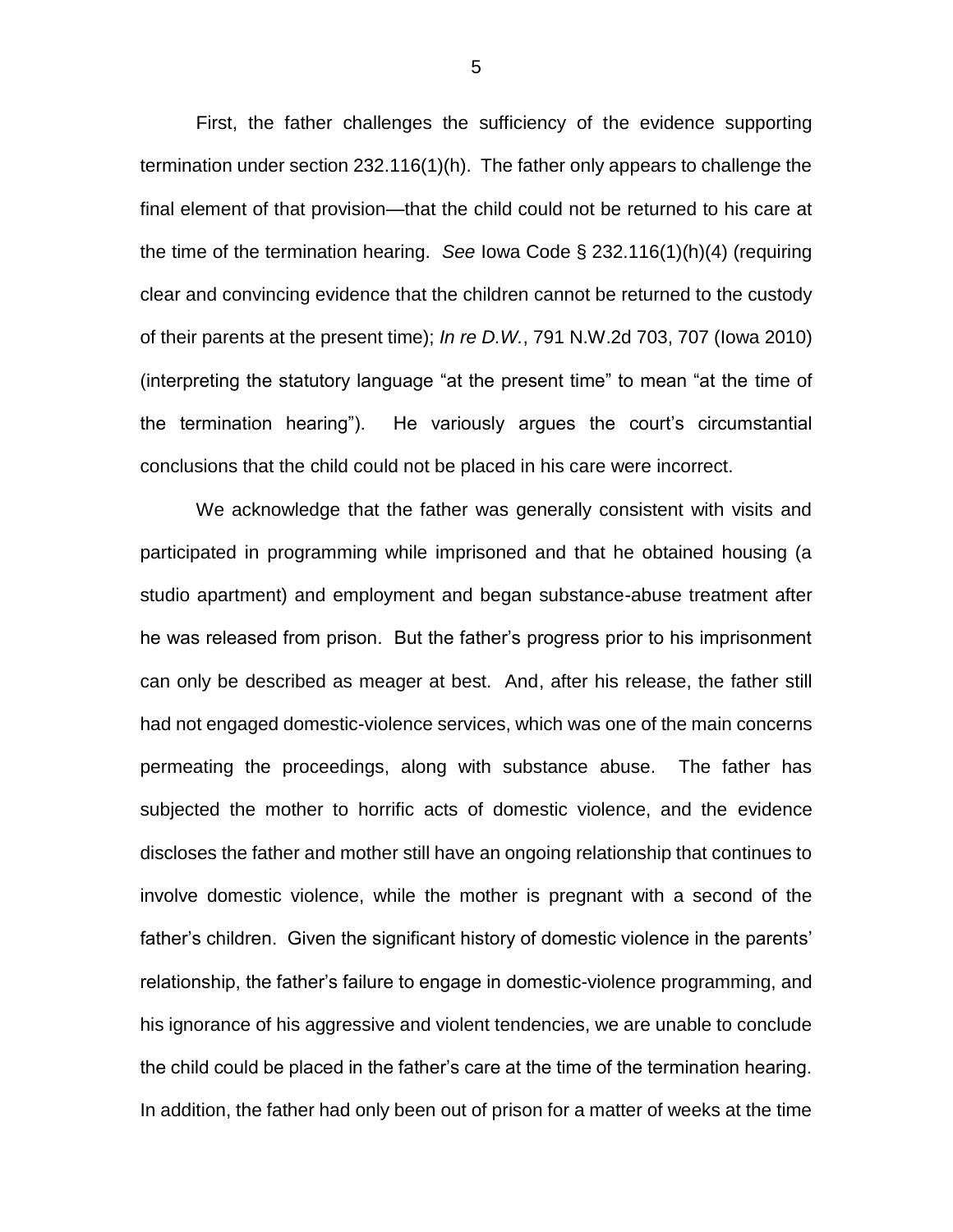of the hearing and had yet to progress beyond fully supervised visits. Given the father's history, he would need to fully participate in services and demonstrate stability in an uncontrolled setting in the community for an extended period of time before the child could be placed in his care. Because he had not done so at the time of the termination hearing, we conclude the child could not be placed in the father's care and the evidence was sufficient to support termination under section 232.116(1)(h).

We turn to the child's best interests. In determining whether termination is in the best interests of a child, we "give primary consideration to the child's safety, to the best placement for furthering the long-term nurturing and growth of the child, and to the physical, mental, and emotional condition and needs of the child." Iowa Code § 232.116(2). As noted, the defining elements of a child's best interests are safety and need for a permanent home. *H.S.*, 805 N.W.2d at 748. The father has simply not progressed to a point at which the child can be returned to his care. "It is well-settled law that we cannot deprive a child of permanency after the State has proved a ground for termination under section 232.116(1) by hoping someday a parent will . . . be able to provide a stable home for the child." *In re A.B.*, 815 N.W.2d 764, 777 (Iowa 2012) (quoting *In re P.L.*, 778 N.W.2d 33, 39 (Iowa 2010)). And the child's foster family has provided a loving and safe home and is willing to provide permanency. *Cf.* Iowa Code § 232.116(2)(b).

We commend the father for his recent steps, but he did not begin to take any meaningful steps to address the need for removal for roughly two years.

There are a number of stern realities faced by a juvenile judge in any case of this kind. Among the most important is the relentless passage of precious time. The crucial days of childhood cannot be